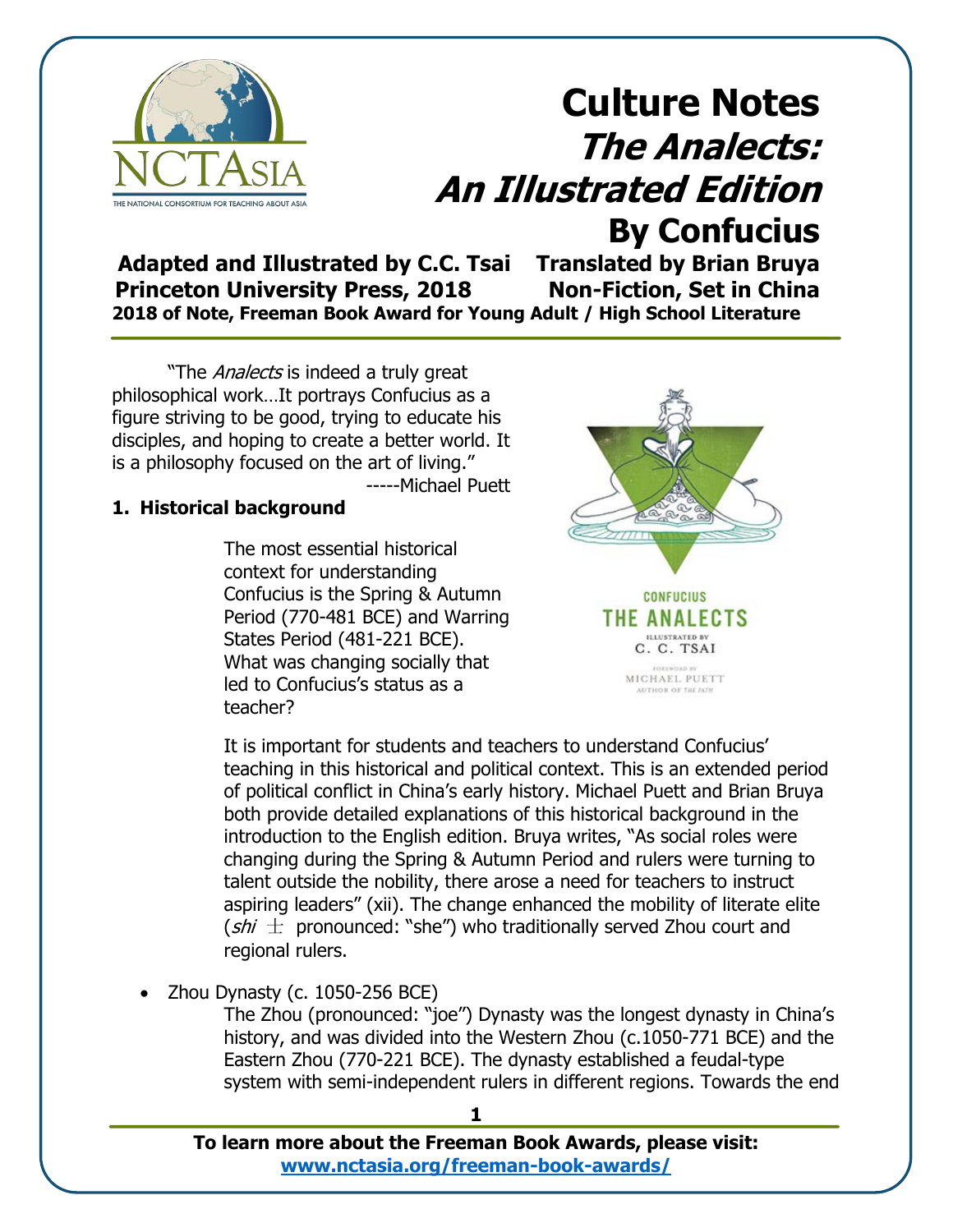

**Adapted and Illustrated by C.C. Tsai Translated by Brian Bruya Princeton University Press, 2018 Non-Fiction, Set in China 2018 of Note, Freeman Book Award for Young Adult / High School Literature**

> of the Zhou these rulers began to fight among themselves, ultimately leading to its collapse.

• Spring and Autumn Period (770-c.480 BCE)

The Eastern Zhou period (770-221 BCE) was one of political fragmentation with the breakdown of central authority power of the Zhou. It is divided by historians into two sub-periods: the Spring and Autumn Period (770 c.480 BCE), and the Warring States Period (c.480-221 BCE). During this time, as more power was distributed among the city-states in China, they began to fight for control, resulting in chronic warfare. The two most powerful city-states were the Qin (pronounced: "chin") and the Chu (pronounced: "chew").

• China at the Time of Confucius (551-479 BCE)

Confucius lived at the end of the Spring and Autumn Period. Many philosophical schools of thought emerged during this period of political and social turmoil, a time known as the "100 Schools of Thought." Several of these philosophical schools have had lasting impact on Chinese civilization and political order, among them, Confucianism, Daoism and Legalism.

## **2. Explanation of key terms**

### • **Confucianism**

Confucianism is based on the writings of Confucius (551-479 BCE), a philosopher and teacher who developed a system of thought that explained an individual's place in society and a ruler's responsibility to his people. Confucianism defined the necessary hierarchy of duties and responsibilities between individuals to achieve harmony and stability in social and political relationships. Confucius maintained that when family relationships are in order, that is when each person performs his duties and responsibilities and shows proper respect, society will be in order and function smoothly.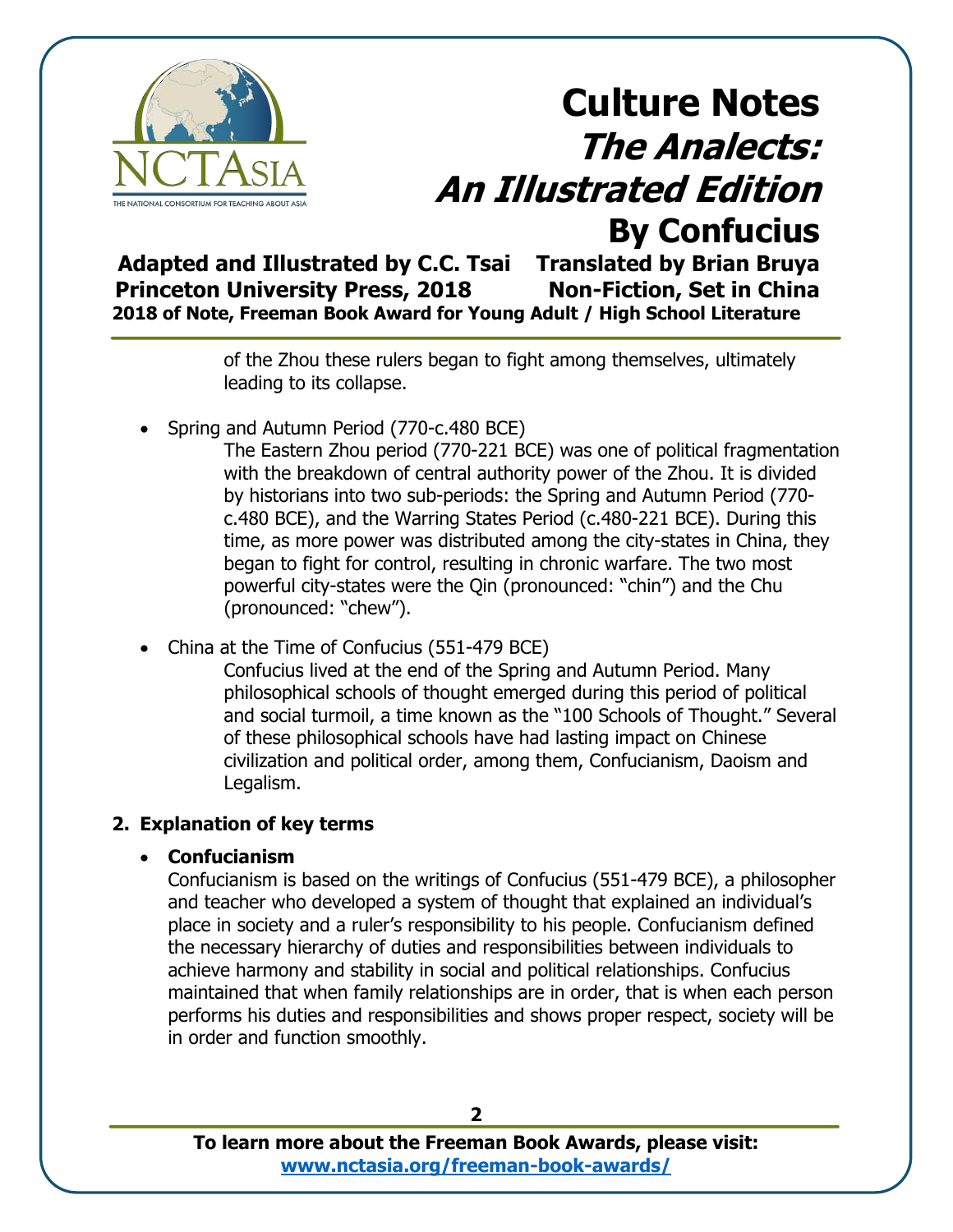

**Adapted and Illustrated by C.C. Tsai Translated by Brian Bruya Princeton University Press, 2018 Non-Fiction, Set in China 2018 of Note, Freeman Book Award for Young Adult / High School Literature**

For Confucius, this model of proper relationships within the family could be translated to the political sphere where a wise and virtuous ruler acts as a father. An individual could improve himself and become a superior person by cultivating five constant virtues: **benevolence** (*ren* 仁 pronounced: "ren"), **righteousness** ( $yi \nless$  pronounced: "yee"), **propriety** ( $li \nless$  pronounced: "lee"), **wisdom** (zhi 智 pronounced: "she"), and **trustworthiness** (xin 信 pronounced: "sheen"), which are the fundamental traditional virtues of China. It also emphasizes **filial piety** (xiao 孝 pronounced: "shaow") in family structure, the respect for one's elders and ancestors.

#### • **Daoism**

Confucianism is in contrast to other philosophical schools such as Daoism. Daoism developed in the 6th century BCE as a way of thinking about man's relationship to nature and the universe. The Dao means "path" or "way" that leads a person to live a virtuous life in harmony with nature. Daoism celebrates the "oneness" of all nature and advocates a natural course of action, or in some cases, inaction. A person who acts this way has been compared to water, which flows everywhere and seems weak but is actually one of the strongest forces in nature.

#### **3. Confucianism in Chinese History**

- Scholar's Confucianism: Confucius (551-479 BCE) & disciples
- Ruler's Confucianism: Confucianism endorsed by the Han Dynasty (202 BCE-220 CE) as a nation-building ideology to sustain control of a diverse empire.
- Cosmological Confucianism:
	- o Yin-yang cosmology ("dark-bright," "negative-positive") is a concept of [dualism,](https://en.wikipedia.org/wiki/Dualistic_cosmology) describing how seemingly opposite or contrary forces may actually be complementary, interconnected, and interdependent in the natural world.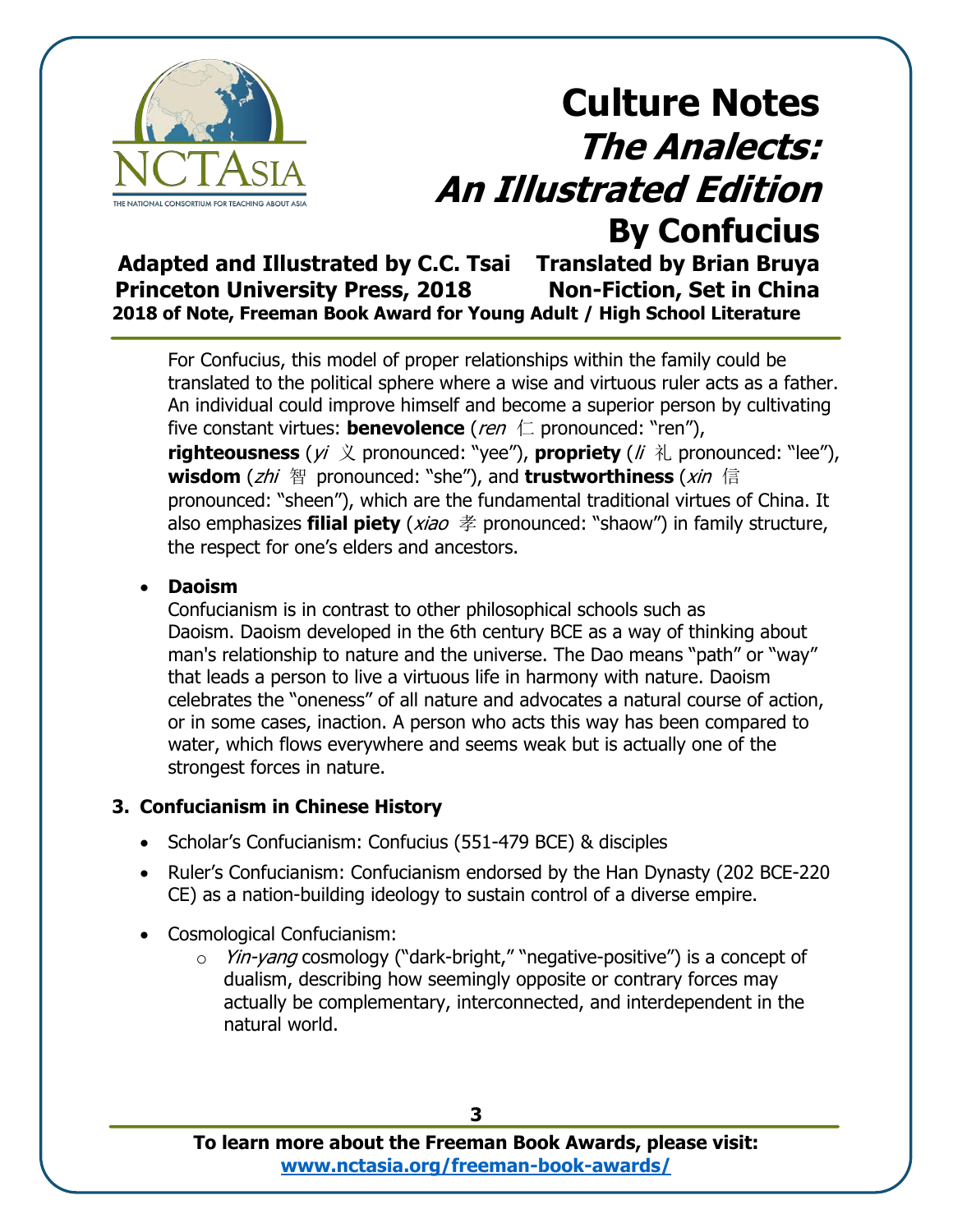

**Adapted and Illustrated by C.C. Tsai Translated by Brian Bruya Princeton University Press, 2018 Non-Fiction, Set in China 2018 of Note, Freeman Book Award for Young Adult / High School Literature**

- o *Wuxing* (pronounced: "woo-shing") cosmology refers to a fivefold concept including wood, fire, earth, metal, and water as dynamic, interdependent modes or aspects of the universe's ongoing existence and development.
- Neo-Confucianism
	- $\circ$  Fall of Han regime parallels the introduction of Buddhism and rise of Daoism.
	- $\circ$  Song  $\hat{\pi}$  dynasty (960-1279 CE) embraces Neo-Confucianism as part of renewed ethnocentric social order.
	- $\circ$  Neo-Confucianism focuses on cosmic patterns in nature ( $qi \in$  energy; pronounced: "chee") and society  $\ell$   $\#$  ritual propriety; pronounced: "lee")
- Persecuted Confucianism
	- o Qing 清 (pronounced: "ching") dynasty (1644-1911 CE) collapsed after Western incursions. Some intellectuals blamed the traditional values of Confucianism for China's decline beginning in the late 19th century. This view among intellectuals began to gain political momentum in the early 20th century.
	- $\circ$  The May Fourth Movement (1919) was an anti-imperialist, cultural, and political movement which grew out of student protests in Beijing. Prior to May 4, 1919, various radical teachers and students had been engaged in the New Culture Movement (1915-1923) which questioned and challenged tradition, including Confucianism. In fact, Mao Zedong was influenced by the New Culture Movement as a young man.
	- o Cultural Revolution (1949-1976) led by Mao Zedong targets all premodern culture to "shatter the old world, build the new."

### **4. Connection to culture today**

The Analects addresses moral and civic education, as well as presenting some foundational values in East Asian culture. Contemporary Confucianism is still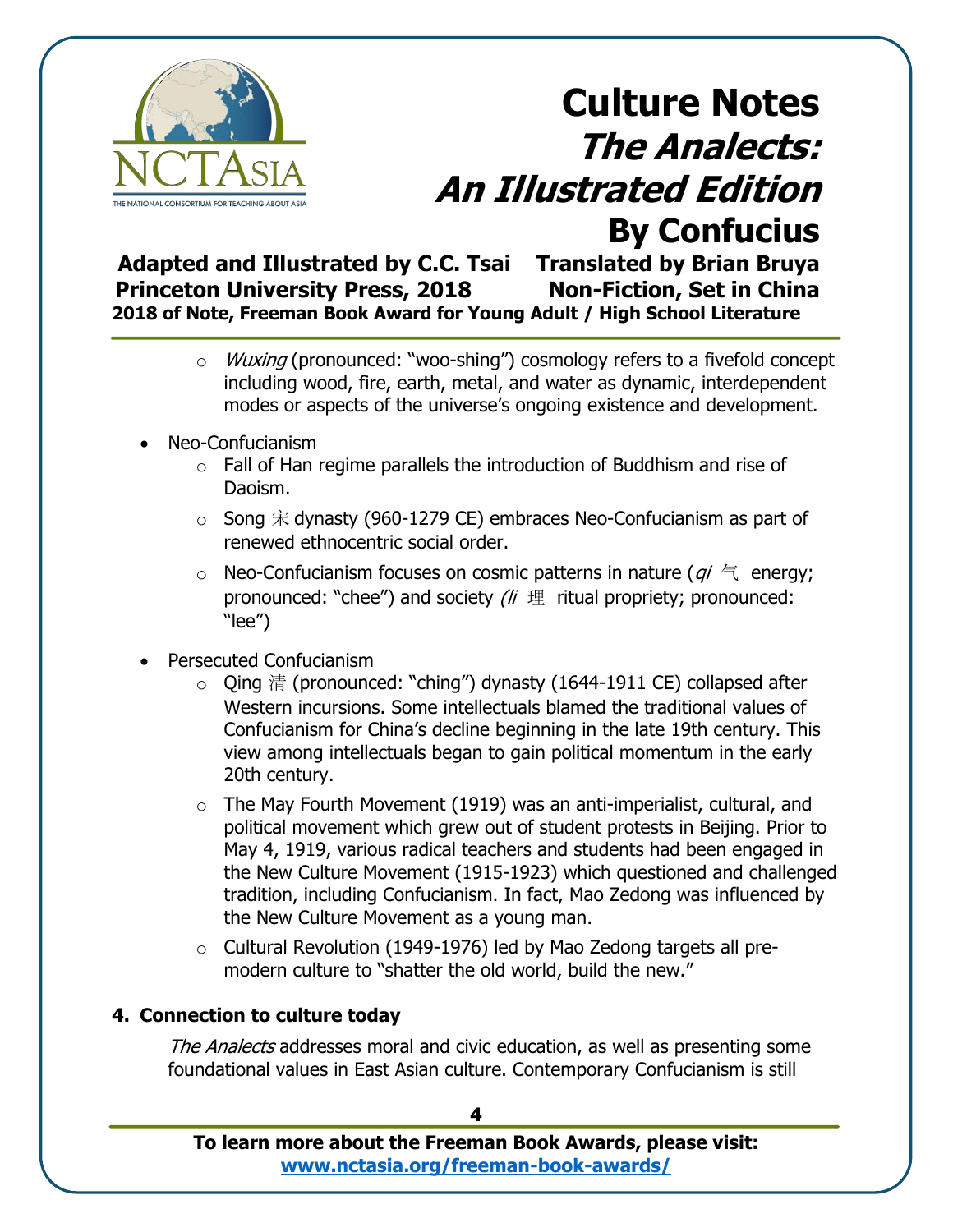

**Adapted and Illustrated by C.C. Tsai Translated by Brian Bruya Princeton University Press, 2018 Non-Fiction, Set in China 2018 of Note, Freeman Book Award for Young Adult / High School Literature**

influential in East Asia, especially in Japan, Korea, and China. Jeffrey Richey's publication, Confucius in East Asia: Confucianism's History in China, Korea, Japan, and Viet Nam (Key Issues in Asian Studies, 2013) would be a good resource for teachers to use to expand their students' cultural competency.

- Post-Maoist Confucianism in China
	- $\circ$  Confucianism became popular again in the late 20th and early 21st centuries in the PRC. In his 2010 book China in the 21st Century: What Everyone Needs to Know Jeffrey Wasserstrom suggests, "This is partly because it is in the regime's interest for people of Chinese descent in Taiwan, Australia, the United States, and other parts of the world [...] to identify with, travel to, and invest in the PRC" (12). In addition, recent Chinese leaders seem to value the emphasis that Confucius placed on social harmony. For example, President Hu Jintao promoted the slogan: "harmonious society" or héxié *shèhuì* (和谐社会) (pronounced: "hu-shay | shu-way").
	- $\circ$  In addition, China's Ministry of Education began establishing educational partnerships with foreign universities in 2004. These partnerships were named Confucius Institutes after the traditional Chinese philosopher. Furthermore, China established the "Confucius Peace Prize" in 2010 as an alternative to the Nobel Peace Prize after the Nobel committee recognized Chinese dissident Liu Xiaobo.
	- o Finally, Confucius been resurrected in education and popular culture for both children and adults. For example:
		- Elementary students recite Confucian texts in the local Confucian Temple.
		- Young Confucius is depicted in a cartoon series, 2009 present
		- Adult Confucius as portrayed in *Confucius*, a 2010 film.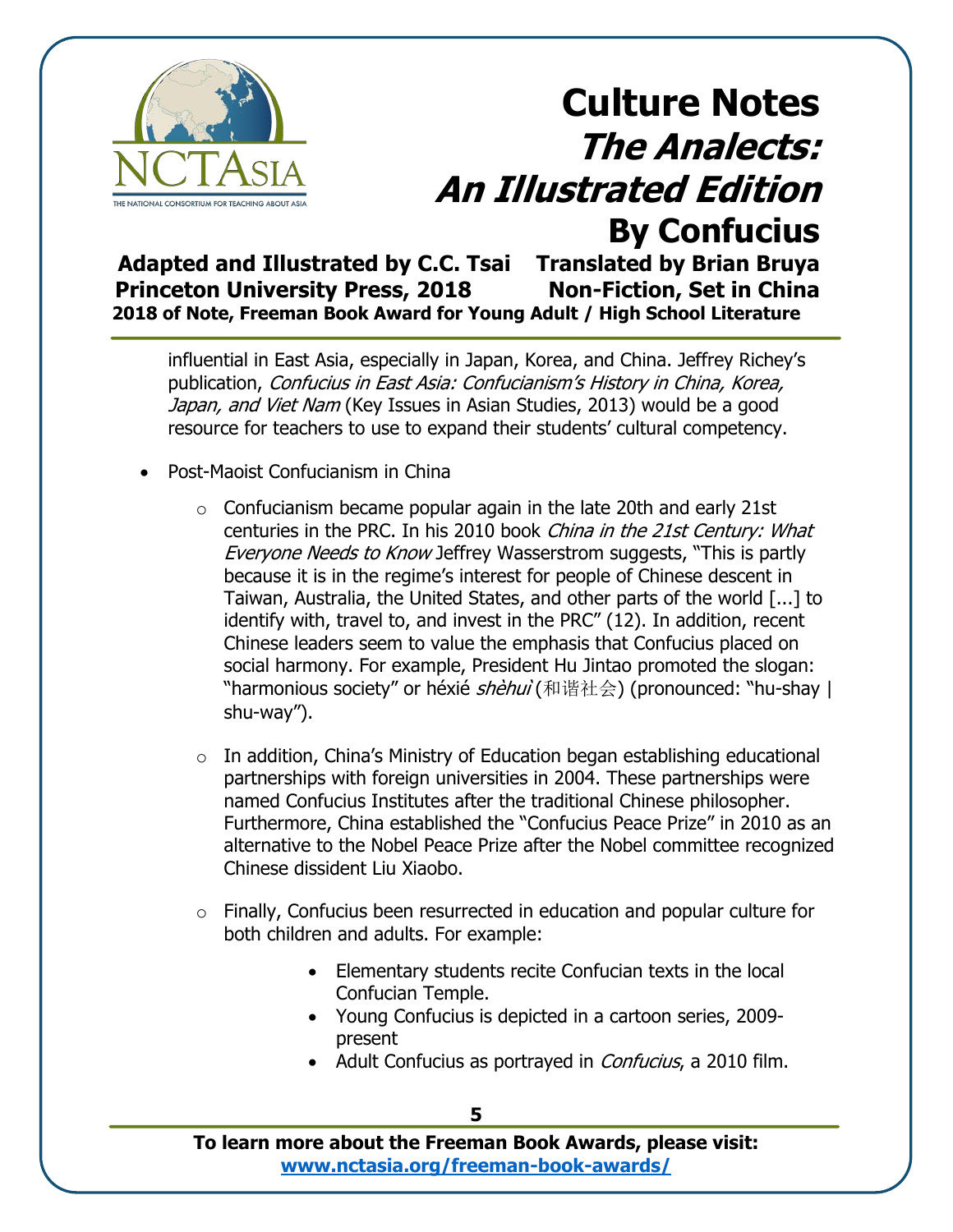

**Adapted and Illustrated by C.C. Tsai Translated by Brian Bruya Princeton University Press, 2018 Non-Fiction, Set in China 2018 of Note, Freeman Book Award for Young Adult / High School Literature**

> o Confucianism remains significant in East Asian societies. The success of the Tsai's Chinese classics reflects the influence. "C.C.Tsai is one of Asia's most popular cartoonists, and his editions of the Chinese classics have sold more than 40 million copies in over twenty languages. This volume presents Tsai's delightful graphic adaptation of the Analects, one of the most influential books of all time and a work that continue to inspire countless readers today." (Publisher's Overview, 2018)

#### **5. Selected quotes that you may want to use in the classroom**

As Michael Puett said, "This is a philosophy to be lived, a philosophical text to learn from and laugh with, and a version that captures such a sensibility delightfully." The following quotes are among the most well-known because they are used in writing, conversation, textbooks, and examinations in China today.

#### • **Benevolence**

P.96 (6:23) The Wise and the Benevolent

Wise people enjoy the water. They understand the happenings of the world and so take pleasure in the smooth flowing of the water. Benevolent people enjoy the Mountains. They are unwavering in their virtue and so take pleasure in the steadfastness of the mountains. Wise people enjoy being active; Benevolent people enjoy keeping still. Wise people find their own joys; Benevolent people live long in tranquility.

#### P.154 (15:10) Cultivating Benevolence

Zigong asked Confucius how to cultivate benevolence in oneself. Confucius said: Before an artisan does his job, he must grind his tools first. Here in the state, one should serve under a capable and virtuous minister, and make friends with benevolent young men.

#### P.158 (15:24) Be Thoughtful

Zigong asked Confucius: Is there one word that can act as a standard of conduct for one's whole life? Confucius said: Perhaps it would be "thoughtfulness." What you do not like, do not impose on others.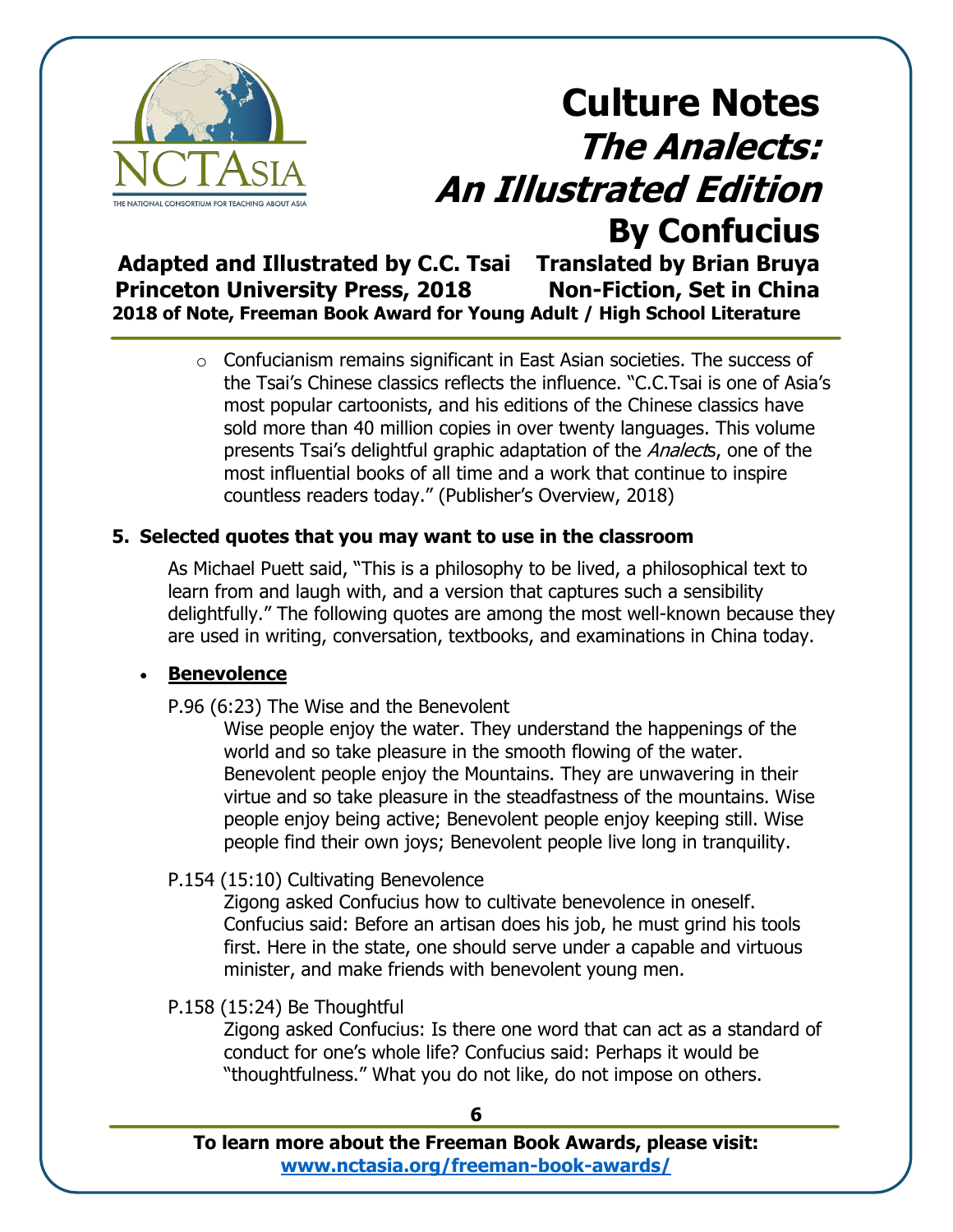

**Adapted and Illustrated by C.C. Tsai Translated by Brian Bruya Princeton University Press, 2018 Non-Fiction, Set in China 2018 of Note, Freeman Book Award for Young Adult / High School Literature**

#### • **Learning**

P. 46 (1:1) Pleasure and Dignity

Isn't it a pleasure to study and then put into practice what you learn? Isn't it a delight to have friends come from far? Isn't he a gentleman who remains dignified though he goes unrecognized?

#### P.61 (2:15) Study and Reflection

Confucius said: Study without refection is folly, reflection without study is risky.

### P.109 (7:22) Learning from Others

If there are three people walking along, there will certainly be one I can learn from. I notice their strong points and work to emulate them; I also notice their defects and try to change if I find them in myself as well.

## • **Self-cultivation**

P.56 (2:4) Stages of Life

Confucius said: When I was fifteen, I set my mind on learning; by thirty I was well

established; at forty I was imperturbable; at fifty I understood my mission in life; at sixty I could easily judge people by their words; at seventy I was able to act spontaneously, without ever crossing the line.

### P.58 (2:11) Becoming a teacher

Confucius said: If you are well-versed in the ancient and understand the modern, you may become a teacher of others.

### P.78 (4:17) Seeing Yourself in Others

When you see someone who is capable think about trying to be like him. When you see someone who is neither capable nor virtuous, look at yourself and see if you share any qualities with him.